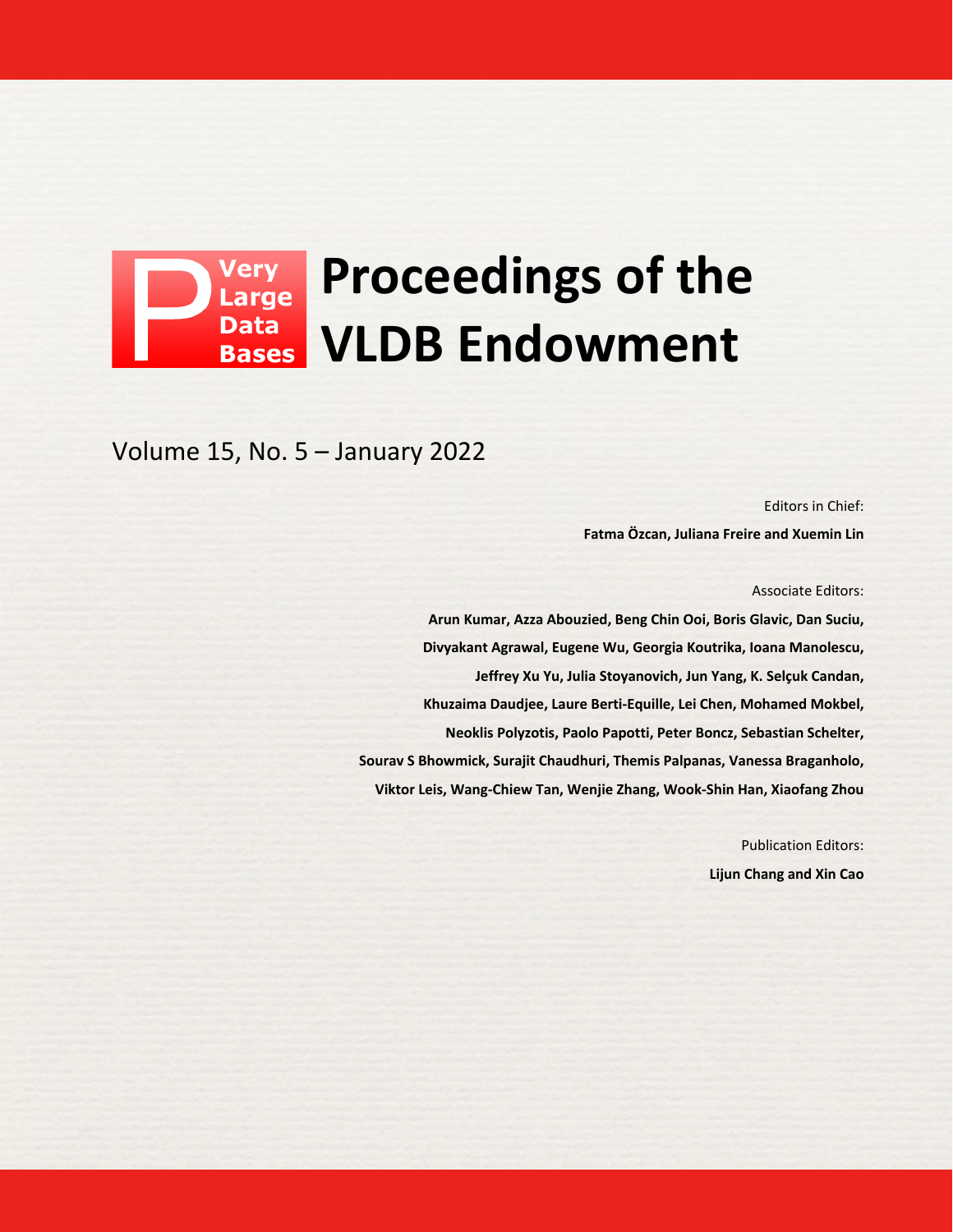PVLDB – Proceedings of the VLDB Endowment

Volume 15, No. 5, January 2022.

All papers published in this issue will be presented at the 48th International Conference on Very Large Data Bases, Sydney, Australia, 2022.

# **Copyright 2022 VLDB Endowment**

This work is licensed under the Creative Commons Attribution-NonCommercial-NoDerivatives 4.0 International License. To view a copy of this license, visit http://creativecommons.org/licenses/by-ncnd/4.0/. For any use beyond those covered by this license, obtain permission by emailing info@vldb.org.

> Volume 15, Number 5, January 2022 Pages i – vi and 998 - 1131 ISSN 2150-8097

Available at: http://www.pvldb.org and https://dl.acm.org/journal/pvldb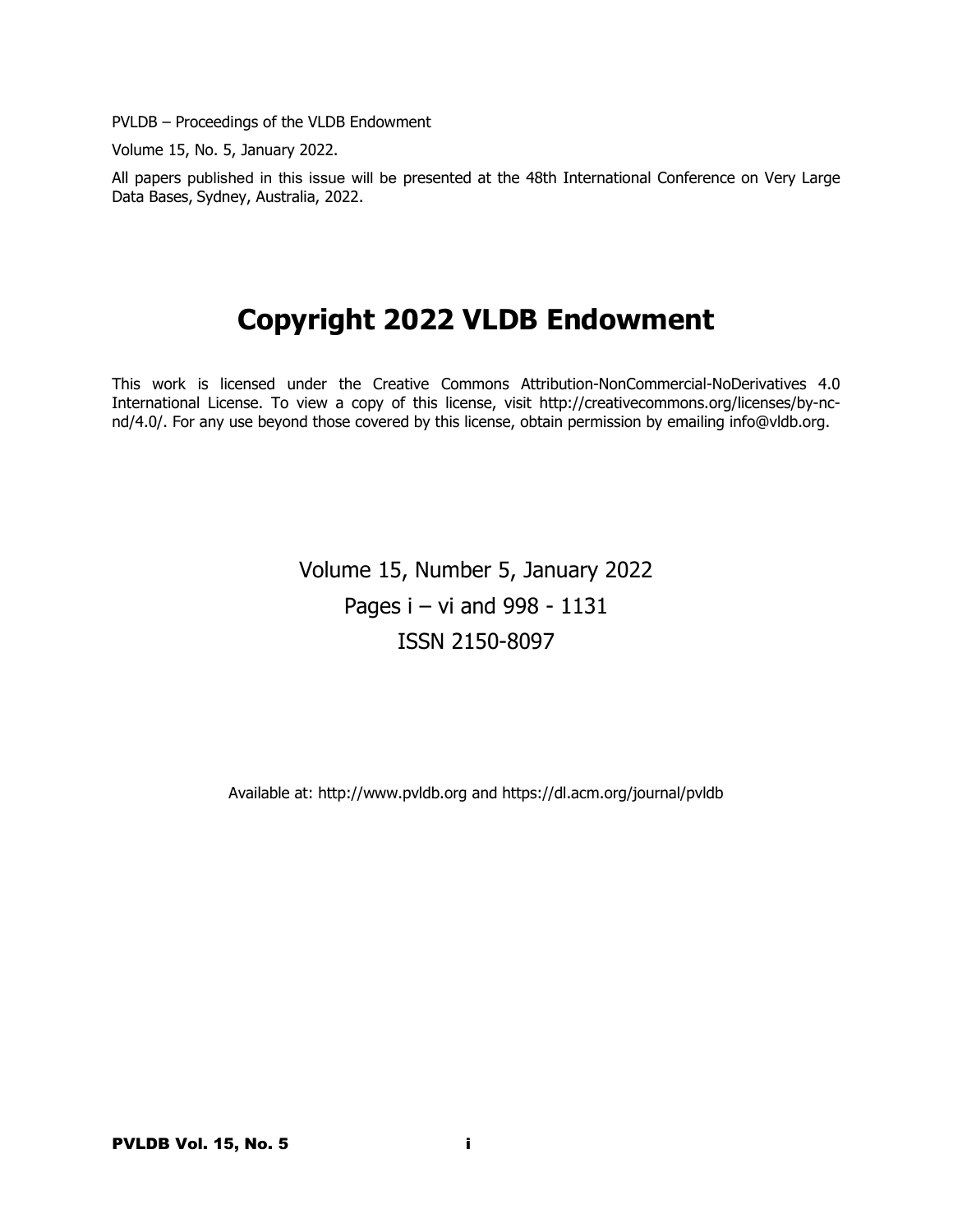|                        | -i<br>-ii<br>iii                                                                                                                                                    |
|------------------------|---------------------------------------------------------------------------------------------------------------------------------------------------------------------|
| <b>Research Papers</b> |                                                                                                                                                                     |
|                        | Anupam Sanghi, Shadab Ahmed, Jayant R Haritsa                                                                                                                       |
|                        | Making RDBMSs Efficient on Graph Workloads Through Predefined Joins1011<br>Guodong Jin, Semih Salihoglu                                                             |
|                        | Shaleen Deep, Xiao Hu, Paraschos Koutris                                                                                                                            |
|                        | Ahnjae Shin, Joo Seong Jeong, Do Yoon Kim, Soyoung Jung, Byung-gon Chun                                                                                             |
|                        | Arik Rinberg, Tomer Solomon, Roee Shlomo, Guy Khazma, Gal Lushi, Idit Keidar, Paula Ta-shma                                                                         |
|                        | Sepanta Zeighami, Ritesh Ahuja, Gabriel Ghinita, Cyrus Shahabi                                                                                                      |
|                        | Marcel Maltry, Jens Dittrich                                                                                                                                        |
|                        | Zerui Ge, Dumitrel Loghin, Beng Chin Ooi, Pingcheng Ruan, Tianwen Wang                                                                                              |
|                        | Angela Bonifati, Stefania Dumbrava, George Fletcher, Jan Hidders, Matthias Hofer, Wim Martens, Filip<br>Murlak, Joshua Shinavier, Sławek Staworko, Dominik Tomaszuk |
|                        | User-Defined Operators: Efficiently Integrating Custom Algorithms into Modern Databases1119<br>Moritz Sichert, Thomas Neumann                                       |

## **TABLE OF CONTENTS**

**Front Matter**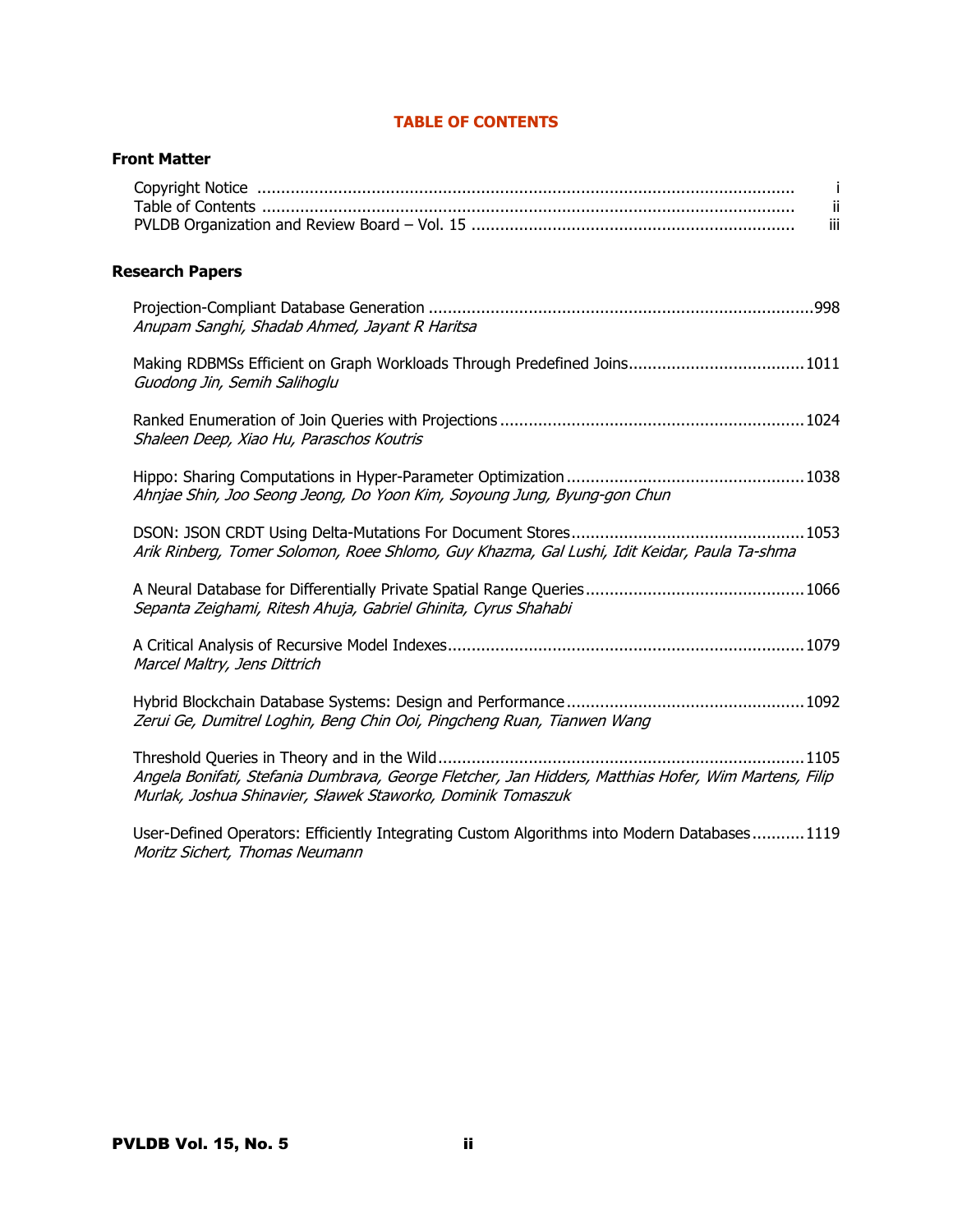## **PVLDB ORGANIZATION AND REVIEW BOARD - Vol. 15**

#### **Editors in Chief of PVLDB**

Fatma Ozcan (Google) Juliana Freire (New York University) Xuemin Lin (University of New South Wales)

#### **Associate Editors of PVLDB**

Arun Kumar (University of California, San Diego) Azza Abouzied (NYU Abu Dhabi) Beng Chin Ooi (NUS) Boris Glavic (Illinois Institute of Technology) Dan Suciu (University of Washington) Divyakant Agrawal (University of California, Santa Barbara) Eugene Wu (Columbia University) Georgia Koutrika (ATHENA) Ioana Manolescu (INRIA and Institut Polytechnique de Paris) Jeffrey Xu Yu (Chinese University of Hong Kong) Julia Stoyanovich (New York University) Jun Yang (Duke University) K. Seçuk Candan (Arizona State University) Khuzaima Daudjee (University of Waterloo) Laks Lakshmanan (The University of British Columbia) Laure Berti-Equille (IRD) Lei Chen (Hong Kong University of Science and Technology) Mohamed Mokbel (University of Minnesota, Twin Cities) Neoklis Polyzotis (Google) Paolo Papotti Peter Boncz (CWI) Sebastian Schelter (University of Amsterdam) Sharad Mehrotra (U.C. Irvine) Sourav S Bhowmick (Nanyang Technological University) Surajit Chaudhuri (Microsoft Research) Themis Palpanas (University of Paris) Vanessa Braganholo (Fluminense Federal University) Viktor Leis (Friedrich Schiller University Jena) Wang-Chiew Tan (Megagon Labs) Wenjie Zhang (University of New South Wales) Wook-Shin Han (POSTECH) Xiaofang Zhou (Hong Kong University of Science and Technology)

#### **Publication Editors**

Lijun Chang (University of Sydney) Xin Cao (University of New South Wales)

#### **PVLDB Managing Editor**

Wolfgang Lehner (Dresden University of Technology)

## **PVLDB Advisory Committee**

Felix Naumann (HPI) Juliana Freire (New York University) Xuemin Lin (U of New South Wales) Georgia Koutrika (Athena Research Center) Jun Yang (Duke University) Vanessa Braganholo (Universidade Federal Fluminense) Sourav S Bhowmick (Nanyang Technological University) Chris Jermaine (Rice University) Peter Triantafillou (University of Warwick) Xin Luna Dong (Facebook) Fatma Ozcan (Google) Lei Chen (Hong Kong University of S&T) Graham Cormode (University of Warwick) Divesh Srivastava (AT&T Labs-Research) Wolfgang Lehner (TU Dresden)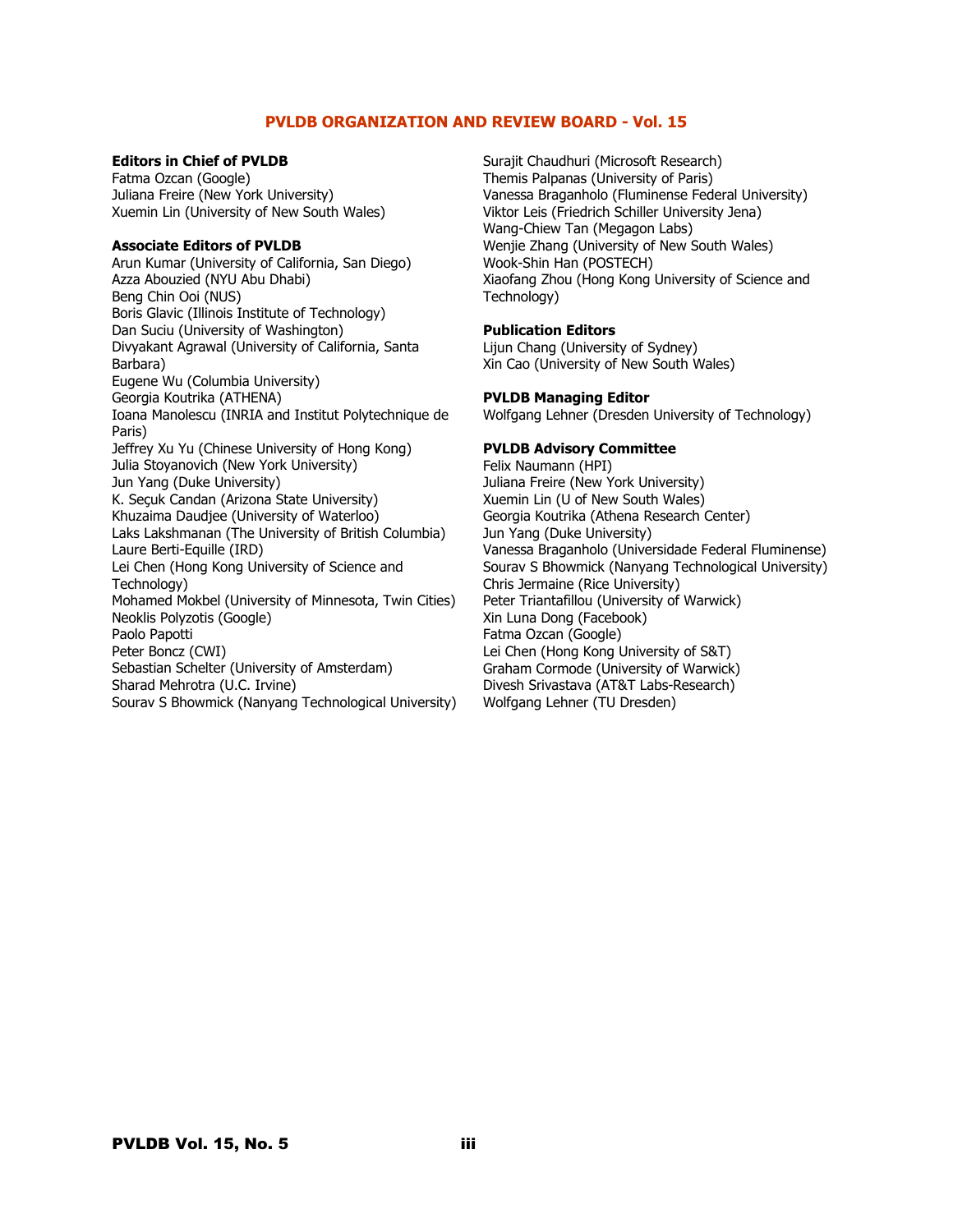## **Review Board**

Abolfazl Asudeh (University of Michifan) Aécio Santos (New York University) Ahmed Eldawy (University of California, Riverside) Alexander Hall (RelationalAI) Alexander J Ratner (University of Washington) Aline Bessa (New York University) Alkis Simitsis (Athena Research Center) Altigran da Silva (Universidade Federal do Amazonas) AnHai Doan (University of Wisconsin-Madison) Anna Fariha (Microsoft) Anton Dignös (Free University of Bozen-Bolzano) Antonio Cavalcante Araujo Neto (University of Alberta) Arijit Khan (Nanyang Technological University) Arvind Arasu (Microsoft) Babak Salimi (University of California, San Diego) Bailu Ding (Microsoft Research) Bertram Ludaescher (University of Illinois) Bolong Zheng (Huazhong University of Science and Technology) Brandon Haynes (Gray Systems Lab, Microsoft) Byron Choi (Hong Kong Baptist University) Carlo Curino (Microsoft -- GSL) Carlos Scheidegger (The University of Arizona) Carsten Binnig (TU Darmstadt) Ce Zhang (ETH) Cheng Long (Nanyang Technological University) Chengfei Liu (Swinburne University of Technology) Chuan Lei (Instacart) Chunbin Lin (Amazon AWS) Curtis Dyreson (Utah State University) Dan Kifer (Pennsylva State University) Dana M Van Aken (Carnegie Mellon University) Daniel Deutch (Tel Aviv University) Daniel Oliveira (UFF, Brazil) David Koop (Northern Illinois University) Davide Mottin (Aarhus University) Dong Xie (Penn State University) Eduardo Ogasawara (CEFET-RJ) Eleni Tzirita Zacharatou (TU Berlin) Fabio Porto (LNCC) Faisal Nawab (University of California at Irvine) Fan Zhang (Guangzhou University) Fatemeh Nargesian (University of Rochester) Fei Chiang (McMaster University) Florin Rusu (UC Merced) Floris Geerts (University of Antwerp) Fotis Psallidas (Microsoft) George Fletcher (Eindhoven University of Technology) George Papadakis (University of Athens) Gerhard Weikum (Max-Planck-Institut fur Informatik) Germain Forestier (University of Haute Alsace) Guoliang Li (Tsinghua University) Haipeng Dai (Nanjing University) Harish Doraiswamy (Microsoft Research India) Heiko Mueller (DeepReason.ai) Herodotos Herodotou (Cyprus University of Technology)

Holger Pirk (Imperial College) Hongzhi Yin (The University of Queensland) Huiping Cao (New Mexico State University) Immanuel Trummer (Cornell) Ioana Manolescu (INRIA and Institut Polytechnique de Paris) Ippokratis Pandis (Amazon) Ishtiyaque Ahmad (University of California, Santa Barbara) Jae-Gil Lee (KAIST) Jana Giceva (TU Munich) Jeffrey Xu Yu (Chinese University of Hong Kong) Jens Teubner (TU Dortmund University) Jia Zou (Arizona State University) Jian Pei (Simon Fraser University) Jianguo Wang (Purdue University) Jiannan Wang (Simon Fraser University) Jianxin Li (Deakin University) Jianye Yang (Central South University) Jiwon Seo (Hanyang University) Johannes Gehrke (Microsoft) Jorge Arnulfo Quiane Ruiz (TU Berlin) Joseph Near (University of Vermont) Junhu Wang (Griffith University) Kaiping Zheng (National University of Singapore) Kangfei Zhao (The Chinese University of Hong Kong) Karima Echihabi (Mohammed VI Polytechnic University) Katja Hose (Aalborg University) Kenneth A Ross (Columbia University) Kostas Zoumpatianos (Snowflake Computing) Lei Zou (Peking University) Leopoldo Bertossi (Universidad Adolfo Ibanez) Li Xiong (Emory University) Lianke Qin (University of California, Santa Barbara) Lijun Chang (The University of Sydney) Lin Ma (Carnegie Mellon University) Long Yuan (Nanjing University of Science and Technology) Lu Qin (UTS) Luciano Barbosa (Universidade Federal de Pernambuco) Marcelo Arenas (Universidad Catolica & IMFD) Maria Luisa Sapino (U. Torino) Matteo Lissandrini (Aalborg University) Matthias Boehm (Graz University of Technology) Matthias Renz (University of Kiel) Max Heimel (Snowflake) Maximilian Schleich (University of Washington) Meihui Zhang (Beijing Institute of Technology) Melanie Herschel (Universität Stuttgart) Michael Abebe (University of Waterloo) Min Xie (Instacart) Mirella M Moro (Universidade Federal de Minas Gerais) Mohamed Sarwat (Arizona State University) Mohammad Dashti (MongoDB) Mohammad Javad Amiri (University of Pennsylvania) Mohammad Sadoghi (University of California, Davis) Muhammad Aamir Cheema (Monash University)

## PVLDB Vol. 15, No. 5 iv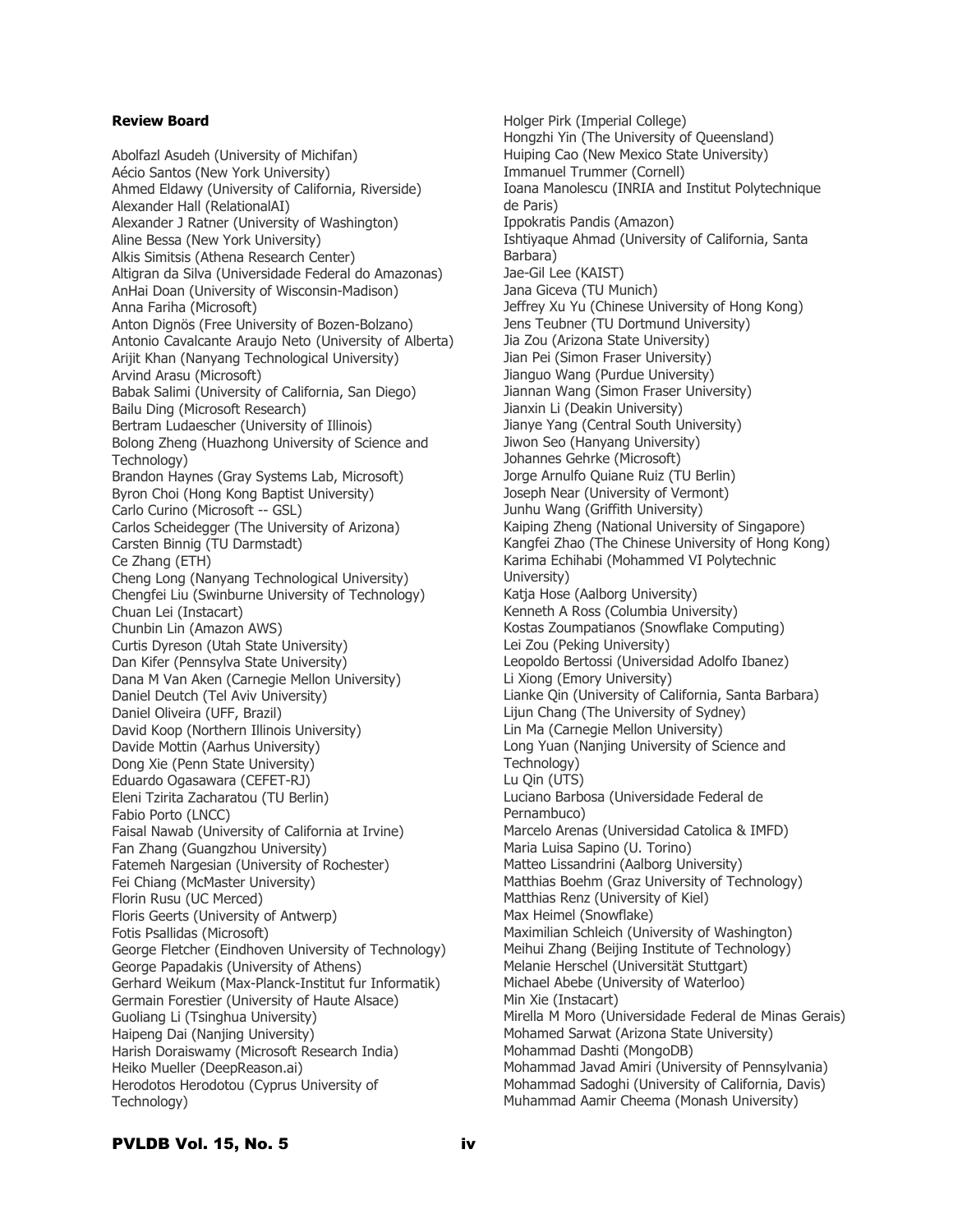Nikita Bhutani (Megagon Labs) Oliver A Kennedy (University at Buffalo, SUNY) Panos K. Chrysanthis (University of Pittsburgh) Paolo Missier (Newcastle University) Parth Nagarkar (NMSU) Paul Groth (University of Amsterdam) Peng CHENG (East China Normal University) Peter Pietzuch (Imperial College London) Pierangela Samarati (Universita delgi Studi di Milano) Pinar Karagoz (METU, Turkey) Pinar Tozun (IT University of Copenhagen) Prithu Banerjee (UBC) Raoni Lourenço (New York University) Raul Castro Fernandez (UChicago) Ravi Ramamurthy (Microsoft) Raymond Chi-Wing Wong (Hong Kong University of Science and Technology) Renata Borovica-Gajic (University of Melbourne) Reynold Cheng (The University of Hong Kong) Rui Mao (Shenzhen University) Ruoming Jin (Kent State University) Sai Wu (Zhejiang University) Sainyam Galhotra (University of Chicago) Sanjay Krishnan (University of Chicago) Sanjib Kumar Das (Google) Sayan Ranu (IIT Delhi) Sebastian Link (University of Auckland) Semih Salihoglu (University of Waterloo) Senjuti Basu Roy (New Jersey Institute of Technology) Sergey Melnik (Google) Shantanu Sharma (New Jersey Institute of Technology) Shaoxu Song (Tsinghua University) Sheng Wang (New York University) Shimin Chen (Chinese Academy of Sciences) Shumo Chu (University of California, Santa Barbara) Shweta Jain (University of Illinois, Urbana-Champaign) Sibo Wang (The Chinese University of Hong Kong) Srinivasan Keshav (University of Cambridge) Steffen Zeuch (DFKI GmbH) Steven E Whang (KAIST) Subarna Chatterjee (Harvard University) Sudip Roy (Google) Supun C Nakandala (University of California, San Diego) Tamer Özsu (University of Waterloo) Tarique A Siddiqui (Microsoft Research) Thomas Heinis (Imperial College) Thomas Neumann (TUM) Tianzheng Wang (Simon Fraser University) Tien Tuan Anh Dinh (Singapore University of Technology and Design)

Tilmann Rabl (HPI, University of Potsdam) Ting Yu (Qatar Computing Research Institute) Torben Bach Pedersen (Aalborg University) Torsten Grust (Universität Tübingen) Umar Farooq Minhas (Microsoft Research) Vasiliki Kalavri (Boston University) Verena Kantere (National Technical University of Athens) Victor Zakhary (Oracle) Vivek Narasayya (Microsoft Research) Vraj Shah (University of California, San Diego) Walid G Aref (Purdue) Wasay Abdul (Harvard) Wei Wang (Hong Kong University of Science and Technology (Guangzhou)) Wei Lu (Renmin university of china) Weiren Yu (University of Warwick) Wen Hua (The University of Queensland) Wolfgang Lehner (TU Dresden) Xi He (University of Waterloo) Xiang Lian (Kent State University) Xiao Qin (IBM Research) Xiaofei Zhang (University of Memphis) Xiaokui Xiao (National University of Singapore) Xiaolan Wang (Megagon Labs) Xiaoyang Wang (Zhejiang Gongshang University) Xin Huang (Hong Kong Baptist University) Yael Amsterdamer (Bar-Ilan university) Yanyan Shen (Shanghai Jiao Tong University) Ye Yuan (Northeastern University) Yeye He (Microsoft Research) Yi Chen (NJIT) Yi Lu (MIT) Yikai Zhang (Chinese University of Hong Kong) Yinan Li (Microsoft Research) Ying Zhang (University of Technology Sydney) Yongxin Tong (Beihang University) Yuanyuan Zhu (Wuhan University) Yue Wang (Shenzhen Institute of Computing Sciences, Shenzhen University) Yufei Tao (Chinese University of Hong Kong) Yuliang Li (Megagon Labs) Yuncheng Wu (National University of Singapore) Yunjun Gao (Zhejiang University) Yuval Moskovitch (University of Michigan) Zhifeng Bao (RMIT University) Zhongle Xie (Zhejiang University) Zi Huang (University of Queensland) Ziawasch Abedjan (Leibniz Universität Hannover) Zohar Karnin (Amazon) Zsolt István (IT University of Copenhagen)